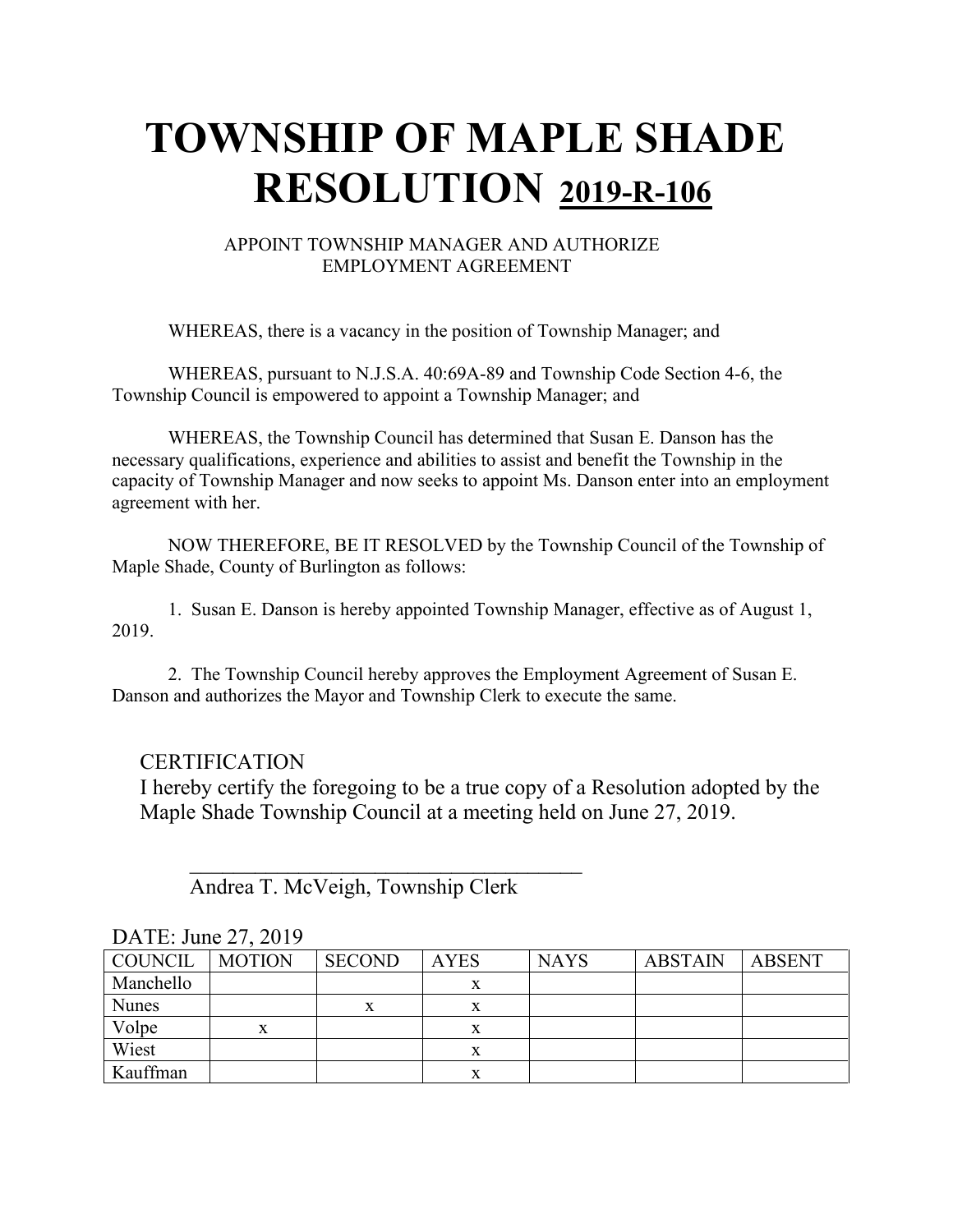# **TOWNSHIP OF MAPLE SHADE RESOLUTION 2019-R-107**

#### AUTHORIZE RENEWAL OF 2019-2020 LIQUOR LICENSES

WHEREAS, the Township Clerk has informed the Township Council that certain entities have applied to the Township Council for a renewal of Plenary Retail Consumption and Plenary Retail Distribution Licenses as permitted by N.J.S.A. 33:1-12.13; and

WHEREAS, the Township clerk has informed the Township Council that the applications have been submitted with the proper fees and in the proper form and have otherwise conformed with the requirements set forth in N.J.S.A. 33:1-26 and 33:1-17; and

WHEREAS, the Township Council has reviewed said applications and accompanying documents and believes that it would be in the best interest of the Township to renew said licenses.

NOW, THEREFORE, BE IT RESOLVED, by the Township Council of the Township of Maple Shade, in the County of Burlington and State of New Jersey, as follows:

- 1. That the Township Council, for the aforementioned reasons; hereby declares that the entities set forth in the attached Schedule A are qualified applicants who have fully complied with the aforementioned legal requirements.
- 2. That the Township Council, for the aforementioned reasons; hereby renews the licenses set forth in the attached Schedule A, said licenses to be renewed with respect to the premises and the entities in said Schedule.
- 3. That the Township Council hereby directs the Township Clerk to execute the necessary documents to effectuate the terms of this Resolution.

#### **CERTIFICATION**

I hereby certify the foregoing to be a true copy of a Resolution adopted by the Maple Shade Township Council at a meeting held on June 27, 2019.

Andrea T. McVeigh, Township Clerk

 $\overline{\phantom{a}}$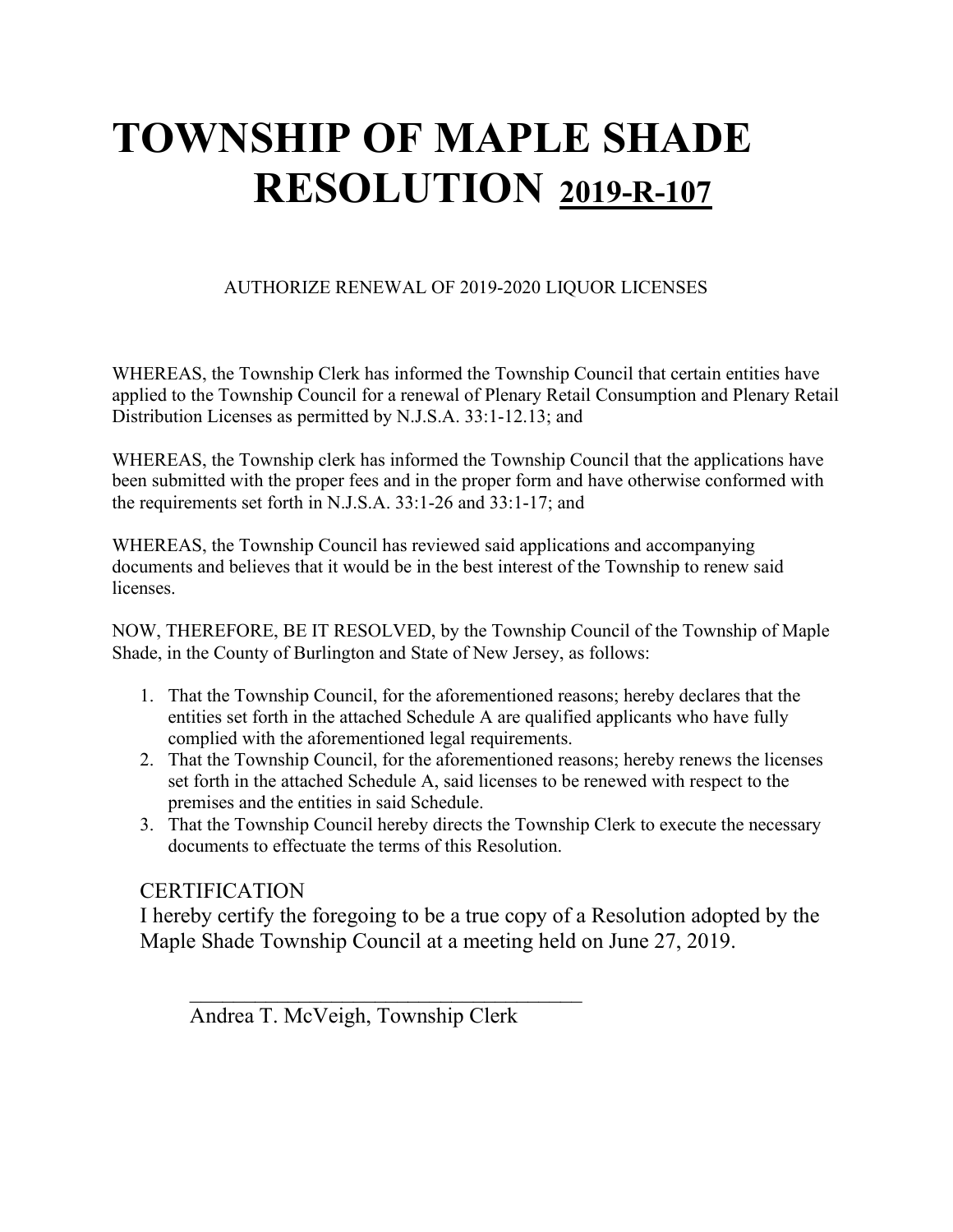### DATE: June 27, 2019

| COUNCIL      | <b>MOTION</b> | <b>SECOND</b> | <b>AYES</b> | <b>NAYS</b> | <b>ABSTAIN</b> | <b>ABSENT</b> |
|--------------|---------------|---------------|-------------|-------------|----------------|---------------|
| Manchello    |               |               | л           |             |                |               |
| <b>Nunes</b> |               | x             | л           |             |                |               |
| Volpe        |               |               | х           |             |                |               |
| Wiest        |               |               |             |             |                |               |
| Kauffman     |               |               |             |             |                |               |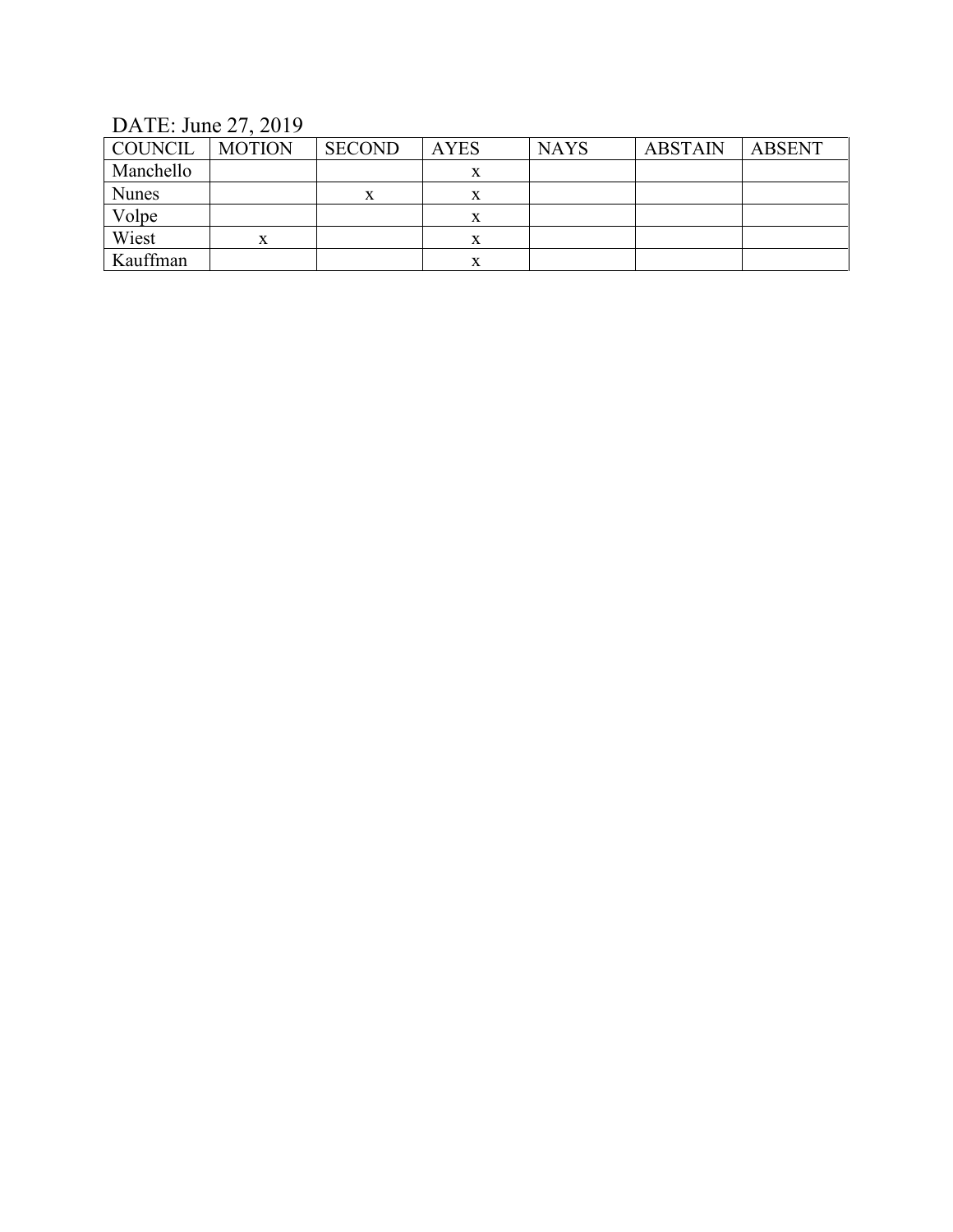## **TOWNSHIP OF MAPLE SHADE RESOLUTION 2019-R-108**

#### **AMENDING RESOLUTION 2019-R-27 FOR THE PURCHASE OF GARAGE DOOR EQUIPMENT UNDER NEW JERSEY STATE CONTRACT**

**WHEREAS**, on January 24, 2019, pursuant to Resolution 2019-R-27 the Township Council authorized the purchase of garage door equipment for the Township Fire Department pursuant to New Jersey State Contract in the amount of \$49,975.00; and

**WHEREAS**, it has been determined that the correct purchase price is \$74,695; and

**WHEREAS,** the Chief Financial Officer has determined that sufficient funds are available as set forth in the attached certification hereto.

**NOW, THEREFORE, BE IT RESOLVED**, that the Township Council of the Township of Maple Shadehereby amends it authorization to purchase seven (7) garage doors and associated equipment, as more particularly described in the vendor's proposal, from Merchantville Overhead Door Company, Inc, 220 Kaighn Avenue, Camden New Jersey 08103 in the amount of \$74,695.00.

#### **CERTIFICATION**

I hereby certify the foregoing to be a true copy of a Resolution adopted by the Township Council of the Township of Maple Shade, County of Burlington and State of New Jersey at a meeting held June 27, 2019.

| DATE: June 27, 2019 |               |               |             |             |                |               |
|---------------------|---------------|---------------|-------------|-------------|----------------|---------------|
| COUNCIL             | <b>MOTION</b> | <b>SECOND</b> | <b>AYES</b> | <b>NAYS</b> | <b>ABSTAIN</b> | <b>ABSENT</b> |
| Manchello           |               |               | v           |             |                |               |
| Nunes               |               | x             | x           |             |                |               |
| Volpe               |               |               |             |             |                |               |
| Wiest               | x             |               | x           |             |                |               |
| Kauffman            |               |               | л           |             |                |               |

Andrea T. McVeigh, Township Clerk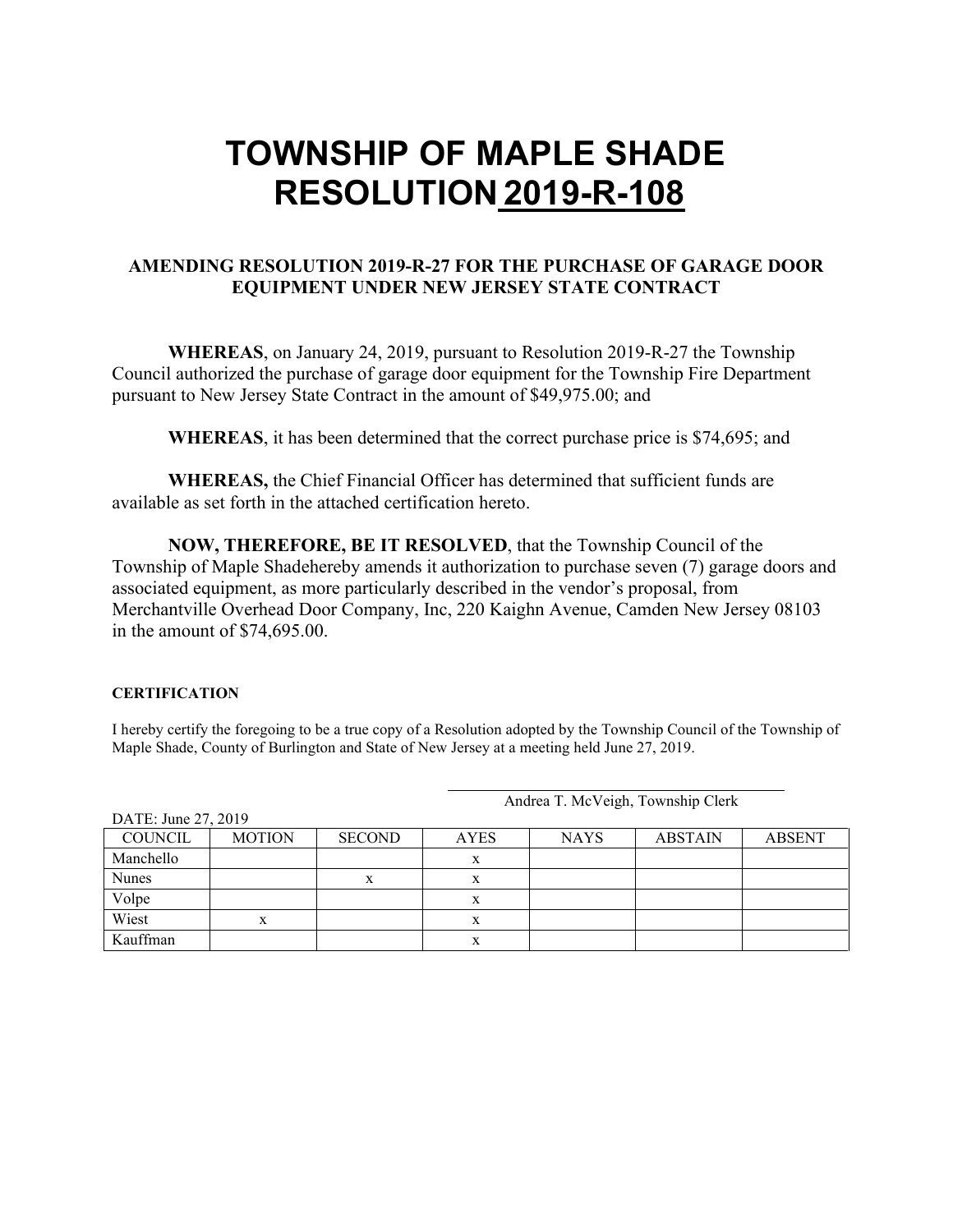### **TOWNSHIP OF MAPLE SHADE RESOLUTION 2019-R-109**

#### AUTHORIZE MAPLE SHADE POLICE DEPARTMENT TO APPOINT POLICE OFFICERS AND TO ATTEND THE CAMDEN COUNTY POLICE ACADEMY

WHEREAS, Chapter 36, Article X of the Maple Shade Township Code requires police officers and the Maple Shade Police Department to comply with the obligations of the Police Training Act, N.J.S.A. 52:17B-66 et seq., and

WHEREAS, N.J.S.A. 52:17B-68 provides that the Township shall authorize persons holding a probationary appointment as a police officer to attend an approved school and to successfully complete a police training course prior to being given a permanent appointment as a police officer; and

WHEREAS, the Chief of Police has identified William Smith and Ronald Socha for probationary appointments and attendance at the Camden County Police Academy, subject to their successful completion of the Department's hiring and examination process, who the Chief would like to attend the Police Academy session beginning July 22, 2019; and

WHEREAS, because the next scheduled Council meeting is after the start date of the Academy session, the Chief has requested that Council authorize these appointments subject to the contingencies noted above.

NOW THEREFORE, BE IT RESOLVED by the Township Council of the Township of Maple Shade, in the County of Burlington and State of New Jersey, as follows:

1. That probationary appointments as police officers are hereby awarded to William Smith and Ron Socha, such appointments being contingent upon successful completion the Police Department's hiring and examination process.

#### **CERTIFICATION**

I hereby certify the foregoing to be a true copy of a Resolution adopted by the Maple Shade Township Council at a meeting held on June 27, 2019.

| DATE: June 27, 2019 |  |  |
|---------------------|--|--|
|---------------------|--|--|

| <b>COUNCIL</b> | <b>MOTION</b> | <b>SECOND</b>    | <b>AYES</b> | <b>NAYS</b> | <b>ABSTAIN</b> | <b>ABSENT</b> |
|----------------|---------------|------------------|-------------|-------------|----------------|---------------|
| Manchello      |               |                  | $\Lambda$   |             |                |               |
| <b>Nunes</b>   |               | $\mathbf v$<br>л | л           |             |                |               |
| Volpe          |               |                  | х           |             |                |               |
| Wiest          | X             |                  | x           |             |                |               |
| Kauffman       |               |                  | x           |             |                |               |